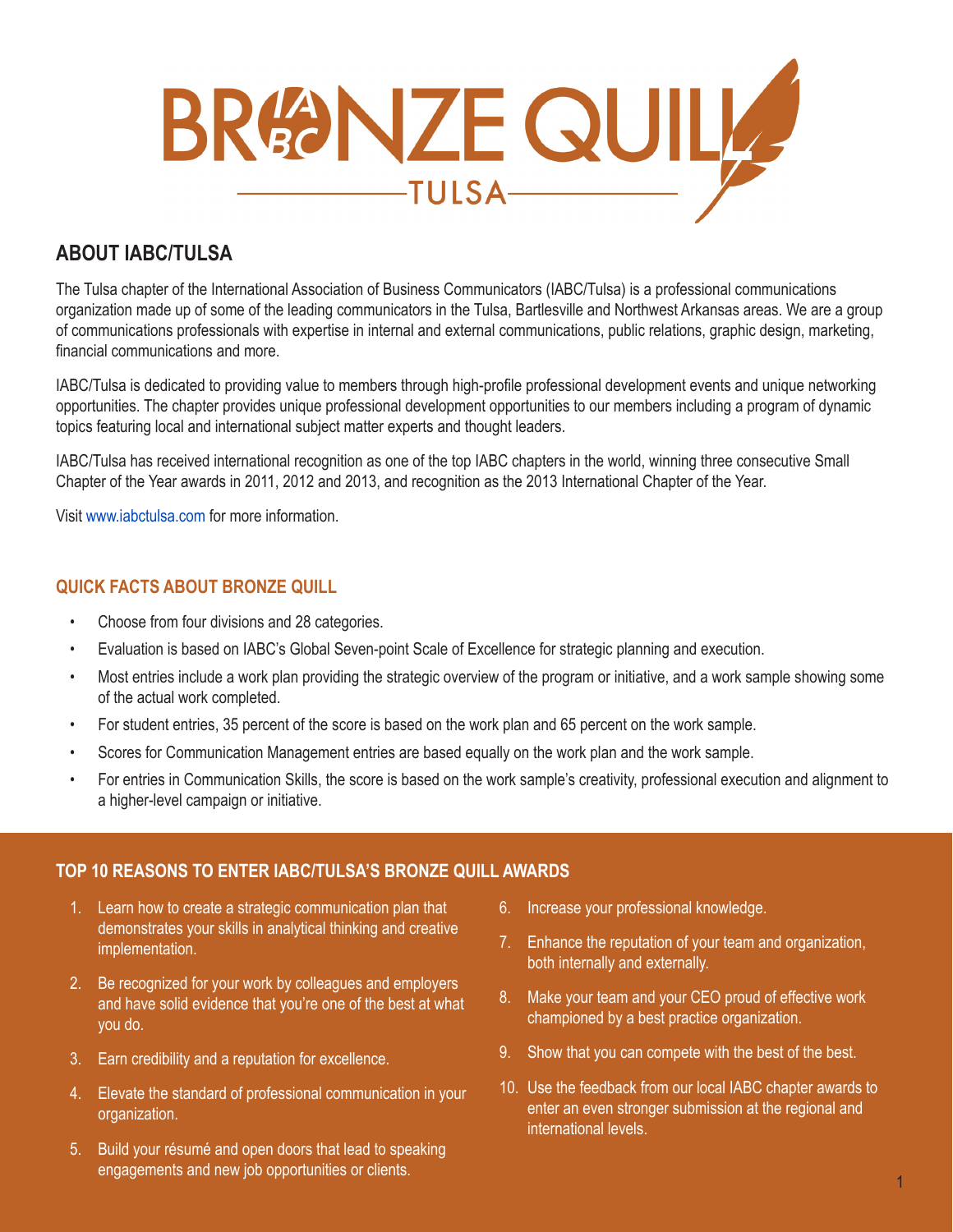# **HOW TO ENTER**

All entries must be submitted though the online judging system – www.iabctulsa.awardsplatform.com.

Please make sure you have your work plan and work sample files ready for upload. Your work plan should be a single PDF file. Only one PDF file will be accepted for your work plan.

After you submit your work plan, you will be able to upload a maximum of five work sample files. Your work sample files must be in PDF, PNG, JPG, GIF, MP4, WMV, M4V, MOV, MP3 formats. Each file is limited to 5 MB in size.

# **THE RULES**

- If you enter early, you must upload your entry and pay the registration fee before the deadline noted to qualify for the reduced rate.
- Full payment must be received for all entries you submit before or on the closing date to be eligible for evaluation.
- Work plans for Divisions 1, 2, and 3 are limited to four pages using a font size no smaller than 10-point and margins no less than  $\frac{1}{2}$  inch.
- For Division 4, Communication Skills, you will need to submit a brief entry form, a template is available at www.iabctulsa.com.
- Work done for IABC is not eligible for this program.
- If your entry depends mainly on syndicated, borrowed, reprinted or stock material, it may be disqualified.
- If you are a consultant and your work was done for a client, you must include client permission for your entry, or it may be disqualified.

## **ENTERING DIVISIONS 1, 2 AND 3**

There are two key elements to your entry, the work plan and the work sample. The work plan is an executive summary of your communication strategy. If you're entering the same program or elements of the program in multiple categories, be sure to tailor your work plan so it fits each category. It should:

- Describe the context for your program or project.
- Clearly state the communication challenge or opportunity.
- Provide an analysis of your target audiences.
- Demonstrate high-level goals and measurable objectives stated as outputs or outcomes.
- Provide insight into your strategic approach.
- Highlight your budget.
- Provide an abbreviated tactical execution plan. Discuss any challenges that you faced during planning and execution. Provide measurable, meaningful results that are aligned with your stated objective and audience and business need.
- Ensure your work plan references your work sample and assists the evaluators to navigate through your entry and find the examples that best illustrate your work.

The work sample is the supporting materials that illustrate how you planned and implemented your communication program. It can include video and audio files, Word documents, PDFs, magazines, brochures and website links. Your work sample should represent the full scope of your work. However, bear in mind that evaluators have limited time to review your submission – a well-organized work sample that demonstrates the very best of your efforts will score higher than an overwhelming number of items that evaluators can't sort through.

Organize and condense your work sample to showcase a representative overview of your project. Pick examples (clips, photos, etc.) that best support your work plan and represent your strategy. Be creative in demonstrating how the elements of your work sample are aligned with the business needs and audience preferences.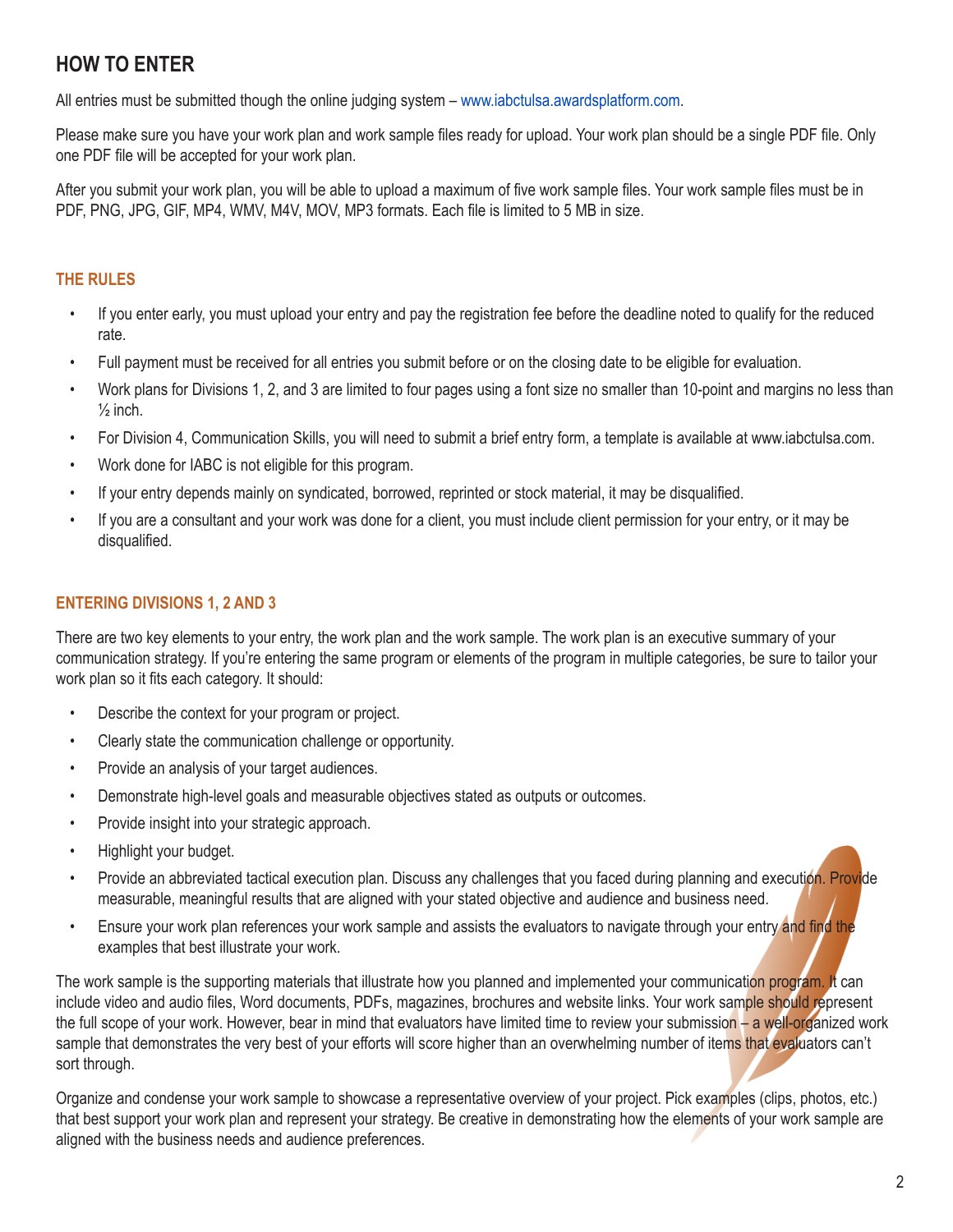#### **ENTERING DIVISION 4**

You do not have to complete a detailed work plan for the Communication Skills division. Instead, you will need to complete a brief entry form (available at www.iabctulsa.com) and submit it along with your work sample. The work sample should represent the full scope of your work. Please keep in mind that large files are difficult to upload and download, so please condense the file size as much as possible. The maximum file size is 5 MB.

#### **STUDENT ENTRIES**

A student or a group of students may submit entries. At the time the work was created, the student must have been attending school full time or part time, working toward a degree at a college, university or other educational institution. Entrants who were enrolled as a student but have professional communication experience or are employed in the communication profession must submit their entry as a professional member or non-member.

Work produced for educational courses, a club or volunteer association, an internship, or commercial and non-commercial activities, including work for an IABC chapter or region, is eligible for submission. Professors, lecturers or advisers may not enter on behalf of a student.

#### **JUDGING CRITERIA**

All entries must be submitted though the online judging system.

You may submit an entry (or portion of an entry) in more than one category; however, you MUST provide separate PDF files of the work plan for each category.

Entries will be judged based upon stated criteria and the work plan provided to the judges. A select panel of communications professionals from IABC chapters in other states will judge all entries. Judges are not required to award a Bronze Quill or an Award of Merit in any category.

Judges will look for the following criteria:

#### **COMMUNICATIONS MANAGEMENT**

- Well-defined and measurable goals and objectives.
- Entries that meet stated goals and objectives.
- Content that reflects the need and interests of the target audience.
- Proof that the intended message is effectively transmitted by the selected media.

#### **COMMUNICATION SKILLS**

- Format that is well-received by the target audience.
- Careful planning and attention to detail.
- Imagination, innovation and originality.

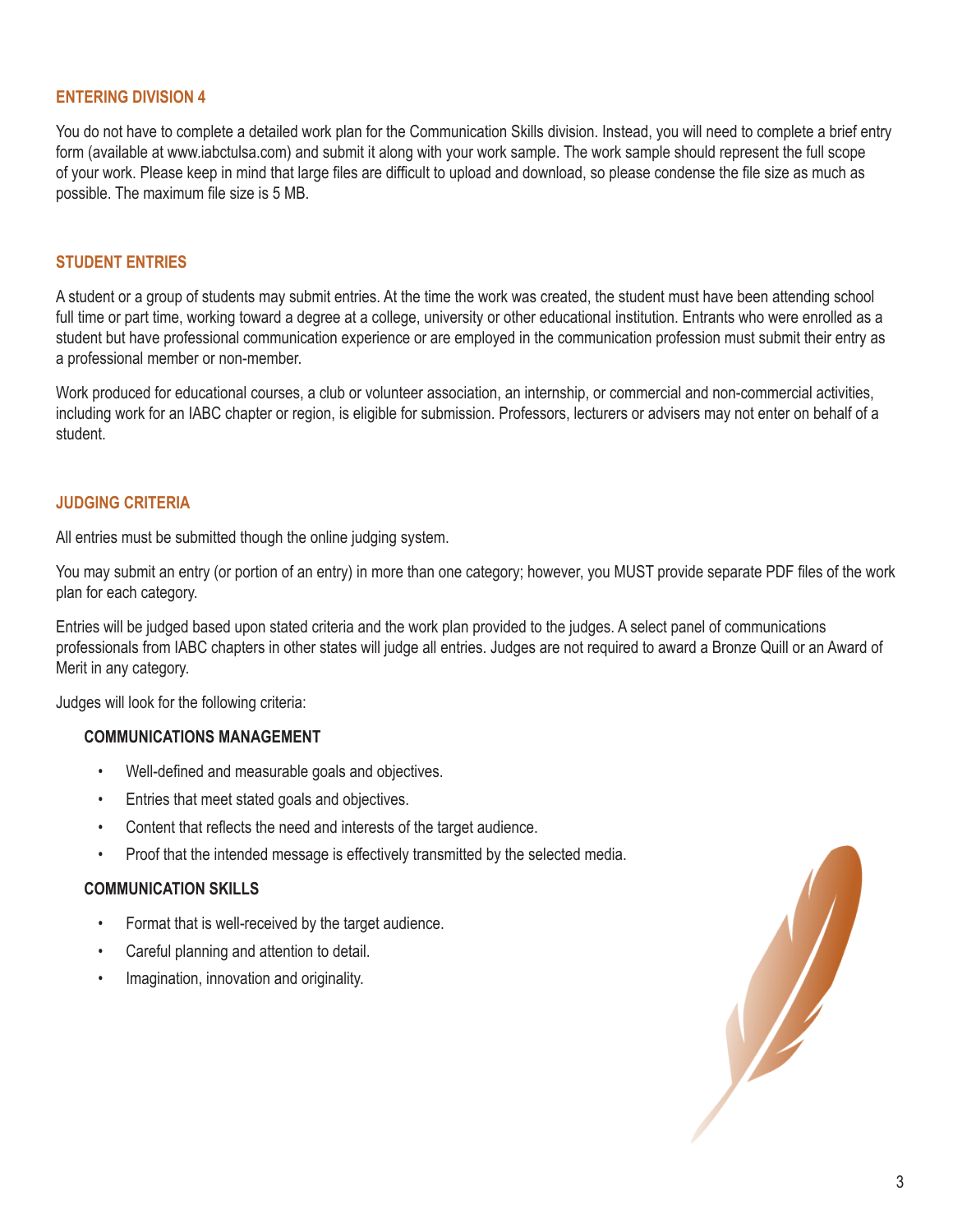# **CATEGORIES**

# **DIVISION 1: COMMUNICATION MANAGEMENT**

*The Communication Management division covers project, programs and campaigns that are guided by a communication strategy. Entries to this division can be submitted by any type of organization, from governments to retail companies to services such as utilities and healthcare. Entrants must demonstrate how their project applied a full range of planning and management skills, including research, analysis, strategy, tactical implementation and evaluation. Entries may include a wide range of communication materials.*

*(Note: A single tactical execution element that formed part of a communication program may also be entered in the Communication Skills division.)*

#### **CATEGORY 1: INTERNAL COMMUNICATION**

- Programs or strategies targeted at employee or member audiences
- Includes programs that create awareness and influence opinion or behavioral change, including those focused on ethics, morale, internal culture or change management
- May involve improving employee understanding and alignment with business direction, improving face-to-face communication, preparing employees for change, integration of organizational cultures caused by an acquisition or downsizing, an internal brand ambassador program or a program to inspire pride in the organization

## **CATEGORY 2: EMPLOYEE ENGAGEMENT**

- Local, regional, national or international programs or strategies that profile the role of strategic communication as a driver in improving employee engagement
- Entries must focus on the communication elements of these programs, which could include contribution to program development and promotion through various communication vehicles and channels
- May include employee recognition and employee volunteer programs, including programs that benefit charitable or philanthropic causes, or that recognize employees' organizational contributions or achievements in the organization

#### **CATEGORY 3: HUMAN RESOURCES AND BENEFITS COMMUNICATION**

• Programs or strategies targeted at internal audiences that relate to communication of health and welfare, savings and pension, stocks and compensation, or recruitment and retention initiatives

#### **CATEGORY 4: CHANGE COMMUNICATION**

- Communication strategies that support organizational change
- May be directed at internal or external audiences, or both

#### **CATEGORY 5: SAFETY COMMUNICATION**

• Programs or strategies that focus on improving awareness, understanding and behaviors related to safety issues within an organization

#### **CATEGORY 6: LEADERSHIP COMMUNICATION**

- Programs or strategies that help leaders become more effective communicators, improve the quality of leadership communication within an organization, or improve leader knowledge and the ability to use communication as a business driver
- Tactics may include tool kits with speaking notes, games or other tools that help leaders communicate a specific topic, and special publications with information and support for leadership communication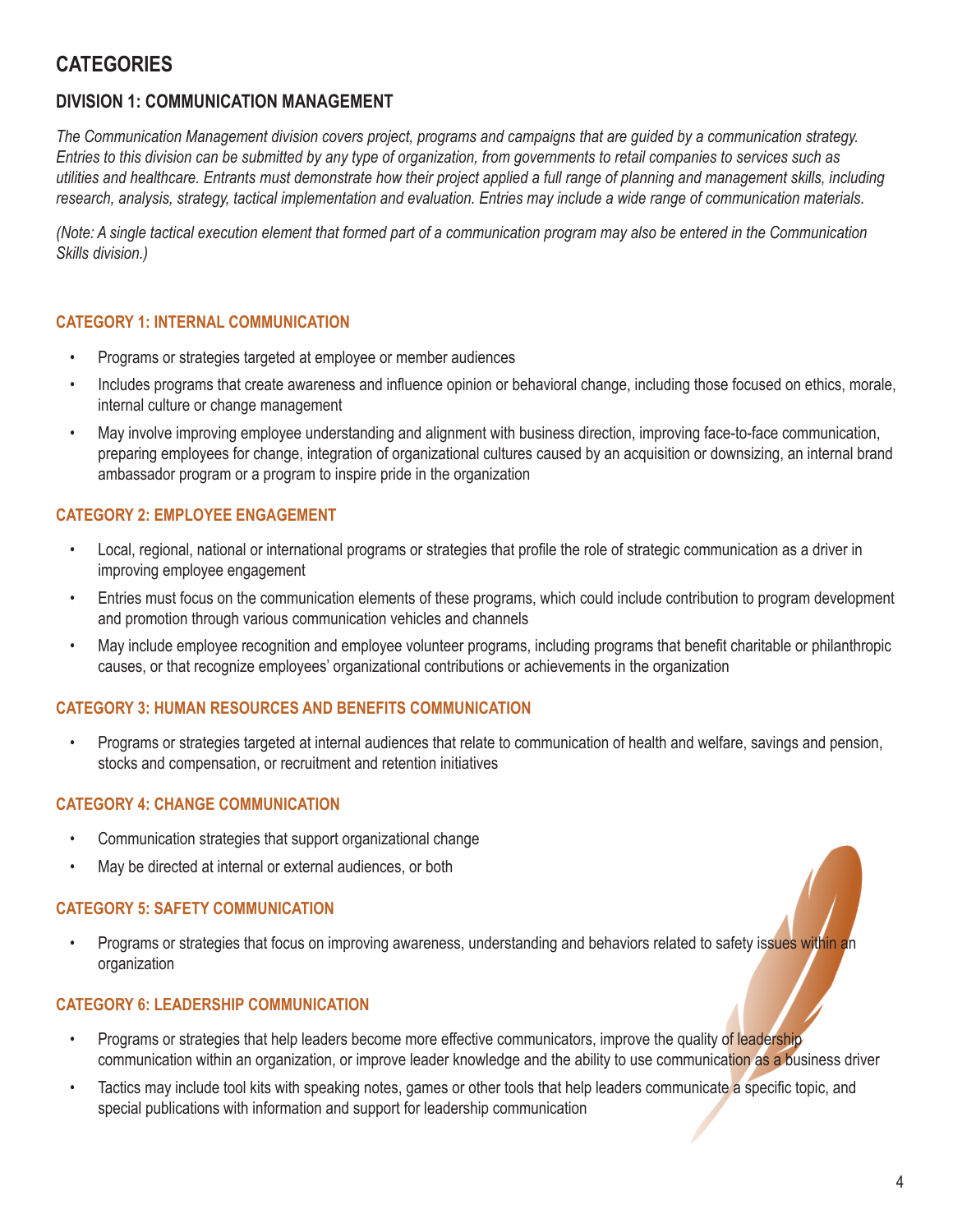#### **CATEGORY 7: MARKETING, ADVERTISING AND BRAND COMMUNICATION**

- May include various activities designed to sell products, services, destinations, organizations or ideas to external audiences, and is generally delivered through a variety of communication vehicles and channels
- Strategies for new brands and the repositioning of existing brands in relationship to internal and external audiences
- May include brand characteristics and attributes, changes to corporate identities and design solutions that address the challenges of brand communication (must be more than a logo redesign)
- Strategic advertising campaigns designed to build brand awareness, influence opinion, motivate audience behaviors, or sell products and service

#### **CATEGORY 8: CUSTOMER RELATIONS**

- Strategies or ongoing programs targeted at customer audiences that educate, inform, engage or otherwise connect the organization and its employees to the customer
- Programs may influence reputation, brand awareness and loyalty, and market position
- May include relationship management, experience standards or appreciation programs, but must be focused on communication and marketing elements

#### **CATEGORY 9: MEDIA RELATIONS**

- Strategies or ongoing programs that use the news media as the primary channel to reach target audiences and seek to influence awareness, understanding and opinion or motivate action
- Should demonstrate the quality of media coverage and its impact on the organization quantity of media stories alone is not considered a valid measurement in this category

#### **CATEGORY 10: COMMUNITY RELATIONS**

- A one-time or an ongoing program that enhances stakeholder understanding of issues affecting business operations within the community served
- Seeks to build trust and credibility with stakeholder groups generally through consultation and other communication-based activities
- Tactics and supporting strategies may include formal and informal meetings, town hall discussions, workshops, presentations, open houses, and electronic or printed material

#### **CATEGORY 11: GOVERNMENT RELATIONS**

- Short- or long-term programs that influence the opinion or actions of government bodies or agencies
- May seek to create awareness, or influence the attitudes and behaviors of decision-makers toward the organization or industry

#### **CATEGORY 12: FINANCIAL COMMUNICATION**

- Entails strategies, tactics and tools used to share financial data and recommendations with investors and other interested parties
- Includes investor relations functions that integrate finance, communication, marketing and securities laws compliance to enable effective two-way communication between a company, the financial community, and stakeholders

#### **CATEGORY 13: ISSUES MANAGEMENT AND CRISIS COMMUNICATION**

- Programs targeted at external and/or internal audiences that address trends, issues or attitudes that have a significant impact on an organization, such as labor relations, crises, mergers, acquisitions, public policy or environmental concerns
- Programs may demonstrate proactive planning and preventative action during an extraordinary event, or show the actions taken to address trends, issues and interest group attitudes that have a major impact on an organization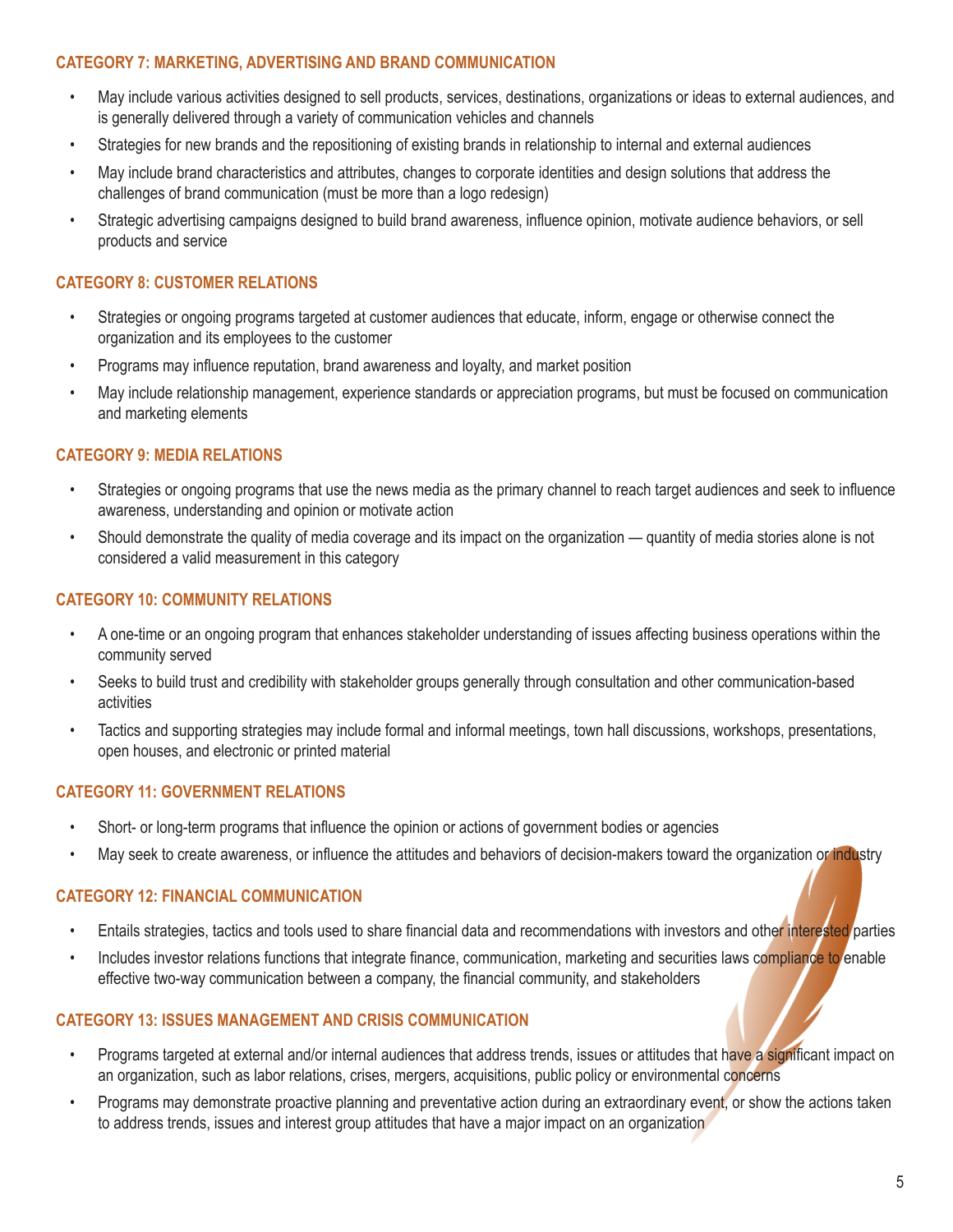#### **CATEGORY 14: CORPORATE SOCIAL RESPONSIBILITY**

- Programs or strategies that communicate social responsibility and encourage positive actions while building awareness and reputation and positioning the organization as a good corporate citizen
- May be targeted to multiple audiences and influence share price and customer loyalty, retention and recruitment, operational efficiency and increased sales
- Generally long-term and focused on enhancing the well-being of communities and populations through causes such as the environment, energy sustainability, food safety, economic stability, employment, poverty reduction, literacy, education, health, cultural preservation, and indigenous and heritage protection

#### **CATEGORY 15: SOCIAL MEDIA PROGRAMS**

- Engages internal and external audiences in conversation through social media
- Encompasses tools and practices that allow individuals and groups to collaborate and share knowledge and experiences online
- May use conversation-enabled publishing platforms such as blogs and podcasts, social networks such as Twitter, LinkedIn and Facebook, democratized content networks such as wikis and message boards, content-sharing sites such as YouTube and Flickr, and virtual networking platforms

#### **CATEGORY 16: GOVERNMENT COMMUNICATION PROGRAMS**

- Programs and strategies specific to government organizations at the municipal, state, provincial, regional, federal, national or international level
- May be targeted to one or more audiences, and include internal, external or integrated communication strategies or programs

#### **CATEGORY 17: NONPROFIT CAMPAIGNS**

- Programs recognizing the particular challenges of the nonprofit sector
- May include multiple internal or external audiences
- Promotes nonprofit organizations or causes
- May be paid projects or pro-bono projects donated to the client by an organization, agency or consultancy; entries will generally have a small budget or none at all

#### **CATEGORY 18: COMMUNICATION MANAGEMENT, STUDENT ENTRY**

• Entries to any category in this division submitted by a student

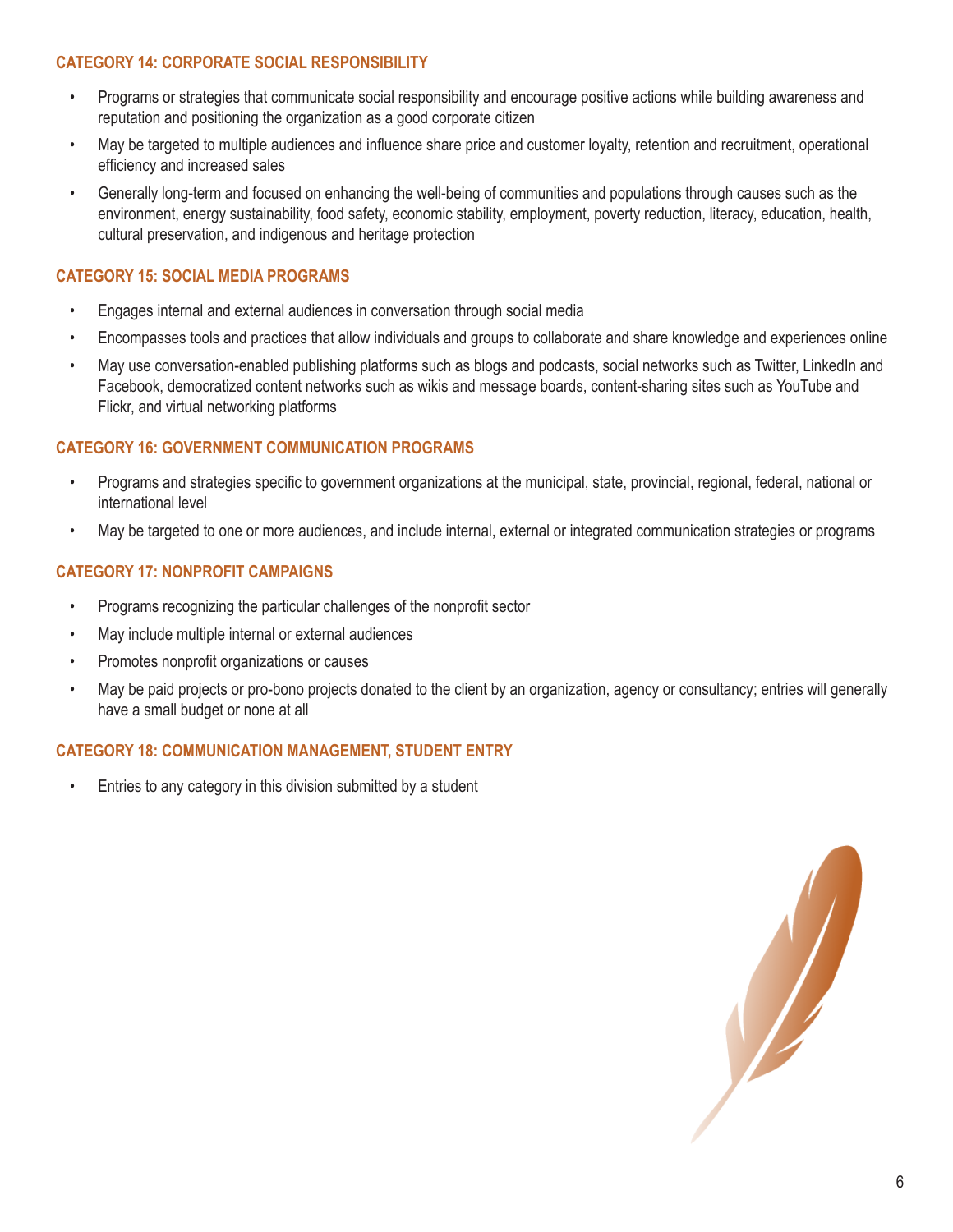## **DIVISION 2: COMMUNICATION RESEARCH**

*Entries in this division recognize the importance of research and measurement as a foundation for strategic communication work and a competency that's integral to success throughout the career of a communication professional.*

### **CATEGORY 19: COMMUNICATION RESEARCH**

- Formative research conducted during the initial stages of the strategic communication planning process that benchmarks internal audience opinions or behaviors, profiles the marketplace or internal communication environment in which the organization operates, aligns best practices against organizational needs or informs strategic direction for internal communication programs
- May include audience analysis, competitive benchmarking, secondary research related to best practices, program or product test markets, and reputation or brand studies

## **CATEGORY 20: COMMUNICATION RESEARCH, STUDENT ENTRY**

• Entries to any category in this division submitted by a student

# **DIVISION 3: COMMUNICATION TRAINING AND EDUCATION**

*This division recognizes the mentorship and education role of consultants and senior communicators in developing and delivering workshops, classes, seminars or training that educates an audience about any aspect of the communication profession. This division includes all communication disciplines and professional competencies.*

### **CATEGORY 21: COMMUNICATION TRAINING AND EDUCATION**

- Training or educational programs delivered to an internal or external audience that help to improve their communication competencies
- For internal audiences, this may include supervisor/manager/leader training in communication skills, presentation skills and employee ambassador development, in addition to media training, speaker's bureau training, and other communication disciplines
- For external audiences, this may include presentations for conferences, university classes, seminars or workshops, as well as media and executive coaching

## **CATEGORY 22: COMMUNICATION TRAINING AND EDUCATION, STUDENT ENTRY**

• Entries to any category in this division submitted by a student

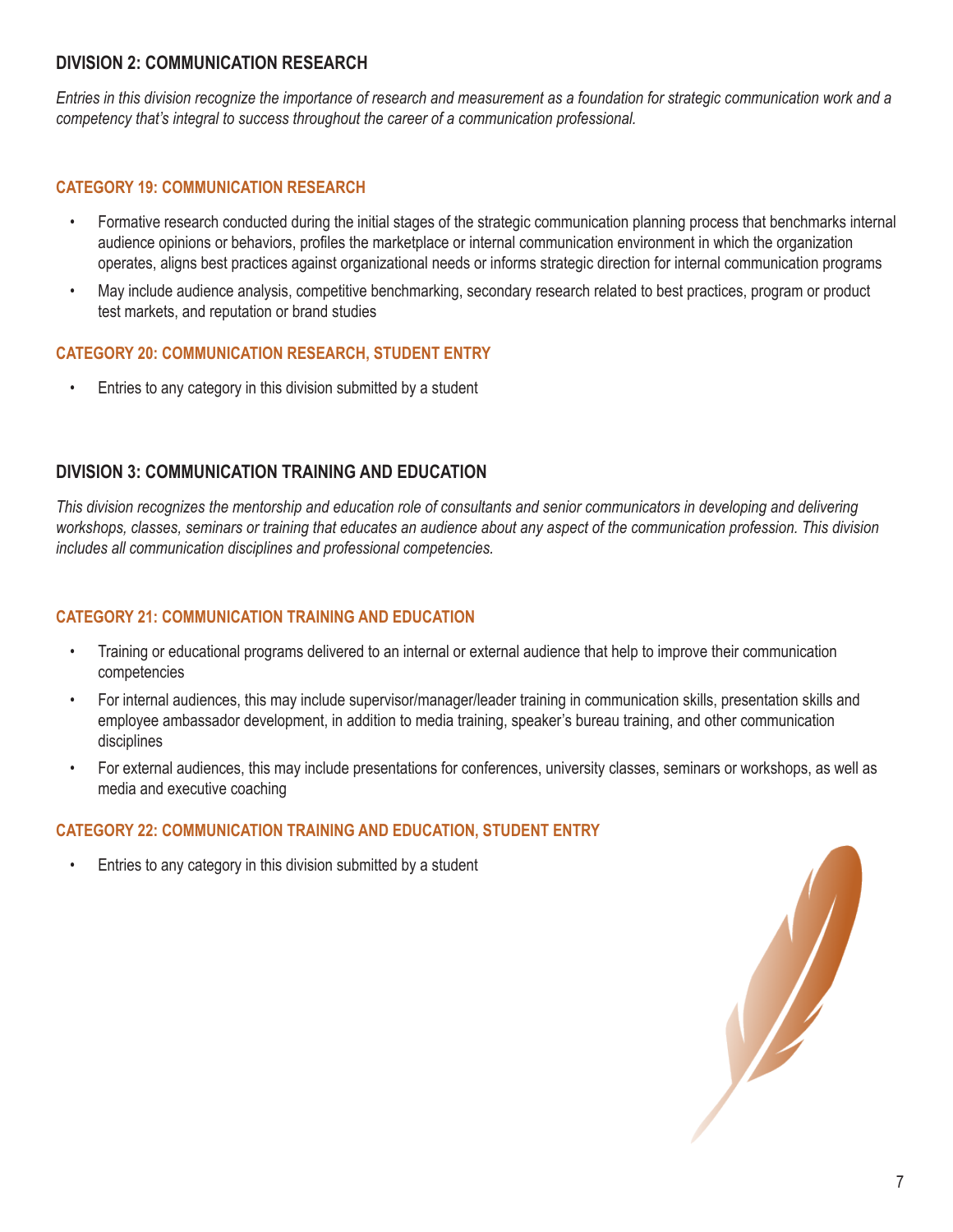# **DIVISION 4: COMMUNICATION SKILLS**

*The communication skills division includes marketing and communication elements that showcase technical skills such as editing, writing, design and multimedia production. Entries in this division are generally tactical in nature. Entrants must demonstrate strategic alignment, the creative process and measurable results.*

# **CATEGORY 23: SPECIAL EVENTS**

- Planning and execution of a special event for an internal or external audience
- For internal audiences, this may include employee appreciation events, or events that mark a significant occasion such as an anniversary, internal conference or meeting, or a celebration or special retirement
- For external audiences, this may include conferences, workshops, anniversaries, official openings, product launches, road shows and customer events

## **CATEGORY 24: DIGITAL COMMUNICATION**

- Computer-based communication vehicles defined as the end product that are produced for internal or external audiences, and rely on a digital communication channel for delivery
- Electronic and interactive communication channels such as websites, intranets, online stores, blogs, podcasts, social networks such as LinkedIn and Facebook, democratized content networks such as wikis and message boards, micro-blogging sites such as Twitter, content-sharing sites such as YouTube and Flickr, and virtual networking platforms
- May also include electronic newsletters, electronic annual reports, special publications, CDs or DVDs, e-cards, banner ads, buttons, pop-ups and similar material

## **CATEGORY 25: AUDIO/VISUAL**

- Communication vehicles produced using sound, images, video, film, slides, CDs or a combination of these elements
- May include video, audio, PowerPoint or other presentations, and films; does not include advertising commercials

#### **CATEGORY 26: PUBLICATIONS**

- Publications produced for internal or external audiences in all formats, including hard copy and electronic
- May include magazines, newspapers, newsletters or tabloids, annual reports, books, special publications, brochures and other advertising material, e-newsletters, and similar material

## **CATEGORY 27: WRITING**

This category includes writing in both print and electronic formats:

#### **Journalism**

- $-$  Material in which the news media is the primary communication channel
- $-$  May include, but is not limited to, editorials, interpretive/expository articles, news releases, and feature stories

#### **Corporate Writing**

- Material written primarily for use by an organization to inform or educate employees or external stakeholders
- May include recurring features or columns, magazines, newsletters, internal or special publications, stand-alone features, speeches and presentations, executive correspondence, scripts for corporate use, writing for an intranet, internal publications, technical writing, and annual and special reports